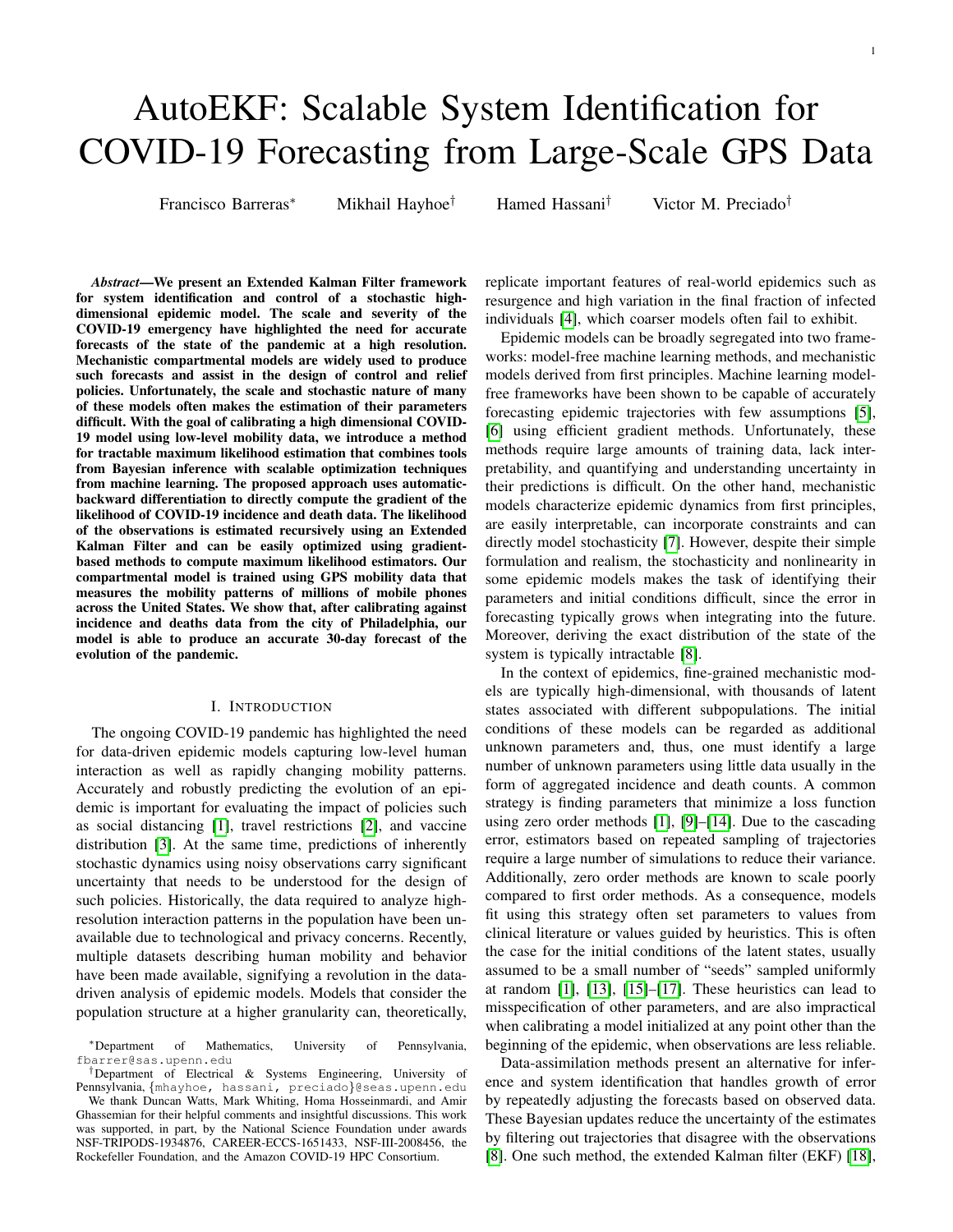uses simple recursive update equations to generate a posterior estimate of the model state. Amongst its many qualities, the EKF allows for recursive computation of the derivatives of the data likelihood with respect to the parameters, the so-called sensitivity derivatives [\[19\]](#page-5-9), which can be used for system identification with gradient-based methods.

Traditionally, the EKF has been regarded as intractable for high-dimensional models due to the cost of maintaining and operating on the state covariance matrix and, thus, it is seldom used in fitting epidemic models. Instead, other techniques based on particle filters are typically used [\[15\]](#page-5-6)–[\[17\]](#page-5-7), [\[20\]](#page-5-10), [\[21\]](#page-5-11). However, the estimation algorithms involved are often sensitive to hyperparameters, their convergence guarantees rely on restrictive assumptions, and their stochastic estimates of the log-likelihood gradient might require a high number of iterations and particles to be reliable [\[20\]](#page-5-10), [\[22\]](#page-5-12).

In this paper, we introduce AutoEKF, a hybrid approach between data-driven and mechanistic models, which combines a high-dimensional fine-grained meta-population model with a scalable and highly parallel implementation of the EKF for inference and forecasting of COVID-19. By using two staple tools from deep learning, automatic differentiation [\[23\]](#page-5-13) and massive parallelization of linear algebra sub-routines, AutoEKF can efficiently carry out the EKF Bayesian updates and find the gradient of the data-likelihood. This gradient is used to estimate the maximum likelihood parameters and initial conditions using gradient-based methods for a model with thousands of states. We remark that we can compute the likelihood's gradient exactly and efficiently, unlike for particle filter methods which only approximate it.

We use human mobility data to construct high-resolution dynamical contact networks between individuals as part of our proposed networked meta-population model. Integrating such data into epidemic models commonly involves constructing a network over which the epidemic spreads, with nodes representing groups of individuals and edges representing interaction patterns between them. Such network representations range in scale and resolution, from long-range mobility patterns (i.e. trains, flights, highways) [\[24\]](#page-5-14), [\[25\]](#page-5-15), to local commuting patterns [\[15\]](#page-5-6), [\[26\]](#page-5-16), down to the level of contacts at places of interest [\[1\]](#page-4-0), [\[27\]](#page-5-17), [\[28\]](#page-5-18). To construct these networks, we follow a methodology similar to [\[1\]](#page-4-0); however, we treat the sparsity in the data more carefully by implementing a Bayesian inference approach. We use these contact networks in conjunction with AutoEKF to calibrate an epidemic model for the city of Philadelphia against reported cases and deaths of COVID-19 gathered from public sources. Our approach is fully data-driven in that all of our parameters and initial conditions are learnt directly from the data.

#### II. BACKGROUND

We study the problem of calibrating a high-dimensional mechanistic epidemic model for inference and forecasting of COVID-19 using fine-grained human mobility data. This involves constructing fine-grained contact networks from sparse visitation data, which requires inference about the distribution of unobserved visits. In system identification, we jointly estimate the latent states of the model as well as identify unknown parameters and initial conditions using noisy aggregated data in the form of daily reported cases and deaths of COVID-19.

# *A. Datasets*

The primary datasets used in this work are case counts and deaths due to COVID-19, as well as mobility data aggregated from GPS-enabled device locations. Data on the number of daily cases and deaths due to COVID-19 is taken from The New York Times [\[29\]](#page-5-19). Mobility data is collected by Safe-Graph [\[30\]](#page-5-20), which collates anonymized GPS-enabled device location data from thousands of mobile apps in the form of hourly visits to places of interest (POIs) such as grocery stores, restaurants, and airports, among others. This data includes roughly 5% of all GPS-enabled devices in the U.S. and, thus, is inherently sparse with an unknown sampling bias. The data includes aggregated information on the originating destination of visits, i.e., the census tract (CT) where an individual resides, as well as the median visit duration and approximate area (in square feet) of each POI. For privacy reasons, SafeGraph separately presents aggregate weekly counts for visitors' originating destinations and the hourly visits to the POI. Hence, there is no information on the temporal distribution of visits attributed to a specific census tract.

## <span id="page-1-0"></span>*B. Epidemic Model*

The epidemic model in this work follows the standard SEIR stochastic model with a deceased compartment [\[7\]](#page-5-1) between multiple populations. In particular, we treat each census tract as a separate subpopulation in a stochastic metapopulation model and study the interactions between them. Census tract  $i$  at day  $t$  has its population divided into compartments  $S_i^{(t)}, E_i^{(t)}, I_i^{(t)}, R_i^{(t)}$  and  $D_i^{(t)}$  corresponding to susceptible, exposed, infected, recovered, and deceased individuals, respectively. To study the inter-census-tract interactions, we construct daily contact networks from mobility data (described in detail in Section [III\)](#page-2-0) which are used to estimate the expected number of contacts between census tracts. The stochastic transitions between compartments at day  $t$  are given by

$$
(S_i \to E_i)^{(t)} \sim \text{Poisson}\left(\beta \sum_{j \in \mathcal{C}} M_{i,j}^{(t)} \frac{S_i^{(t)} I_j^{(t)}}{N_i N_j}\right)
$$

$$
(E_i \to I_i)^{(t)} \sim \text{Poisson}\left(\kappa E_i^{(t)}\right)
$$

$$
(I_i \to R_i)^{(t)} \sim \text{Poisson}\left(\delta I_i^{(t)}\right)
$$

$$
(I_i \to D_i)^{(t)} \sim \text{Poisson}\left(\rho I_i^{(t)}\right)
$$

where C is the set of census tracts,  $M_{ij}^{(t)}$  is the expected number of contacts between CTs i and j on day t,  $\beta$  is the rate of infection from a single contact between susceptible and infected individuals,  $\kappa$  is the inverse of the latency period, i.e., the rate of transition from exposed to infected,  $\delta$  is the recovery rate for infected individuals,  $\rho$  is the fatality rate, and  $N_i$  is the population of CT i. This transition model is closely related to previous work [\[1\]](#page-4-0), [\[11\]](#page-5-21), [\[15\]](#page-5-6) so we spare details for simplicity.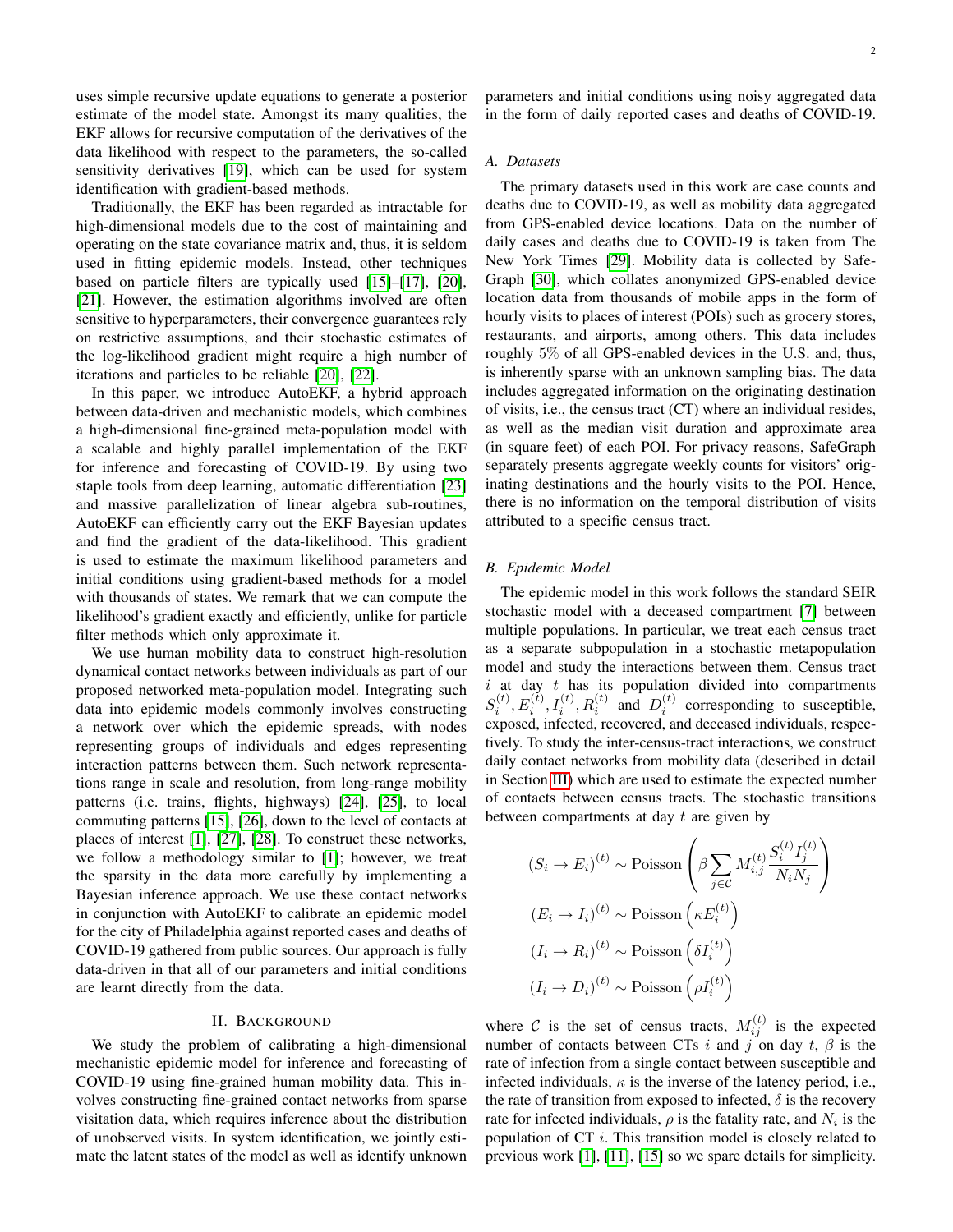## <span id="page-2-0"></span>III. CONTACT NETWORKS FROM GPS MOBILITY DATA

In this work we construct high-resolution dynamic contact networks between census tracts (CTs) of the region of analysis, whose edges are estimates of the expected number of contacts between individuals from two census tracts in a given hour. We construct these networks using GPS-enabled device location data provided by SafeGraph [\[30\]](#page-5-20).

In the model, transmissions of the virus occur when two individuals are in the same place of interest (POI) at the same time. Let  $P$  denote the set of POIs,  $C$  the set of CTs, and  $y_{pi}^{(t)}$  the number of number of visits from CT  $i \in \mathcal{C}$  to POI  $p \in \mathcal{P}$  at hour t. Following [\[1\]](#page-4-0), we define our matrix of contacts as  $M_{ij}^{(t)} := \delta_p^2 y_{pi}^{(t)} y_{pj}^{(t)} / A_p$ , where  $\delta_p$  is the median visit duration to p and  $A_p$  is its area. In what follows, we address the challenge of estimating  $y_{pi}^{(t)}$  using highly granular, but sparse, visitation data.

SafeGraph only provides mobility patterns for a fraction of the population. Indeed, the percentage of observed individuals varies across CTs and changes from week to week; nonetheless, these sampling rates can be inferred by comparing the observed GPS-enabled device counts with the population of each CT. Furthermore, to ensure privacy, SafeGraph only provides counts for CT of origin aggregated at a weekly resolution, and use differential privacy [\[31\]](#page-5-22) to corrupt these counts. In contrast, the temporal distribution of visits is provided at an hourly resolution as aggregated counts across all CTs.

Let  $z_{pi}$  denote the total number of visits to POI p originating from CT i in the whole week<sup>[1](#page-2-1)</sup>, and  $\theta_i$  denote the fraction of observed devices from  $CT$  *i*. The observed random variables are denoted as  $v_p^{(t)}$  for the observed visits at POI p for time t, stacked into the vector  $v_p$  for the whole week, and  $x_{pi}$  for the aggregated count of observed visits to POI  $p$  from CT  $i$  for the whole week. Estimation of  $y_{pi}^{(t)}$  has been addressed in previous work using iterative proportional fitting [\[1\]](#page-4-0) where the joint distribution of  $y_{pi}^{(t)}$  is estimated from its marginals. However, the approach in [\[1\]](#page-4-0) relies on estimates of devices staying at home, a variable inaccurately measured due to selection bias [\[32\]](#page-5-23). In contrast, we simply assume that the distribution of visits over the week and their CT of origin are independent and focus on addressing the issue of sparsity.

The fraction of devices observed by SafeGraph in a typical week during the COVID-19 pandemic is roughly 5%, with values of  $\theta_i$  as low as 1% for some CTs; hence, the vast majority of visits are unobserved. Moreover, the vector of hourly visits over the week in a typical POI is highly sparse. Clearly, estimating  $y_{pi}^{(t)}$  requires inference of when these unobserved visits occurred and of their CT attribution. Correcting the sampling bias by rescaling observed visit counts will highly overestimate the concentration of visits in POIs with sparse data and, thus, highly overestimate the number of contacts.

To address this sparsity issue, we use a Bayesian inference approach in which we assume that POIs with similar visitation patterns are parameterized by the same priors, in a hierarchical model that describes the distribution of the visits. Inferring the temporal distribution of visits in a POI by using similar POIs as a proxy reduces the variance of the estimations, since it increases the sample size, and yields less sparse estimates since there is a regularization towards a non-sparse prior. To implement this approach, we make the assumption that  $v_p$ follows a multinomial distribution with parameters  $\mu_p$  and  $\sum_{i \in \mathcal{C}} x_{pi}$ , where  $\mu_p$  is drawn from a Dirichlet( $\zeta$ ) prior, and represents the temporal distribution of any visit. Furthermore, we assume that  $x_{pi}$  is drawn from a Binomial $(z_{pi}, \theta_i)$  distribution, where we assume that  $z_{pi}$  has a prior distributed as Poisson $(\nu_i A_p)$  where  $\nu_i$  is an intensity parameter. Our crucial assumption is that the parameters  $\zeta$  and  $\nu_i$  are shared across POIs within the same cluster  $k$ . This generative model is summarized in Figure [1.](#page-2-2)

<span id="page-2-2"></span>

Fig. 1: Graphical model generating visits from each CT in  $\mathcal C$ to each POI in  $P$  for a cluster k of POIs for a single week.

In Subsection [III-A](#page-2-3) we explain a methodology to cluster POIs according to their proximity and visitation patterns. With those clusters, we set the parameters  $\zeta$  and  $\nu_i$  for each cluster using maximum likelihood estimation. We can infer the posterior distribution of  $\mu_p$  and  $z_{pi}$  using standard Bayesian inference methods [\[33\]](#page-5-24), which is facilitated by their choice of distribution as conjugate priors of  $v_p$  and  $x_{pi}$ , respectively. Our independence assumption is that  $y_{pi}$ , the stacked vector of  $y_{pi}^{(t)}$ , is distributed Multinomial $(\sum_{i \in \mathcal{C}} z_{pi}, \mu_p)$ , and hence, with the posterior distributions of  $\mu_p$  and  $z_{pi}$  we can compute the expected number of contacts between different CTs,  $M_{ij}^{(t)}$ , in a straightforward manner.

## <span id="page-2-3"></span>*A. Clustering points of interest*

We wish to cluster places of interest based on both their geographical location as well as their patterns of visitations. For this reason, we employ an approach that couples the clustering of time-series and networks, called the CCTN algorithm [\[34\]](#page-5-25). The underlying idea is to construct an embedding of the POIs, i.e., a low-dimensional representation in which "similar" POIs are close to one another, and then to find clusters in the latent embedding space. Since the geographical interpretation of clusters is important in our context, we perform a further clustering on any large groups of POIs to split them according to distance from one another.

In this setting we have  $N$  POIs, each with a (commonly sparse) time series of daily visits per square foot over  $T$  days, which we stack into the rows of the matrix  $X \in \mathbb{R}^{N \times T}$ . We use visits per square foot since we wish to cluster POIs with similar *patterns* of visitations, not just numbers of visits. The main idea of the embedding is to reconstruct the matrix  $X$  as  $\tilde{X} = CW$ , where  $W \in \mathbb{R}^{d \times T}$  is the basis matrix, representing

<span id="page-2-1"></span><sup>&</sup>lt;sup>1</sup>Since SafeGraph only provides daily counts of visitors from all CTs and counts of weekly aggregated visits from a given CT, we assume  $z_{pi}$ is proportional to the number of visitors.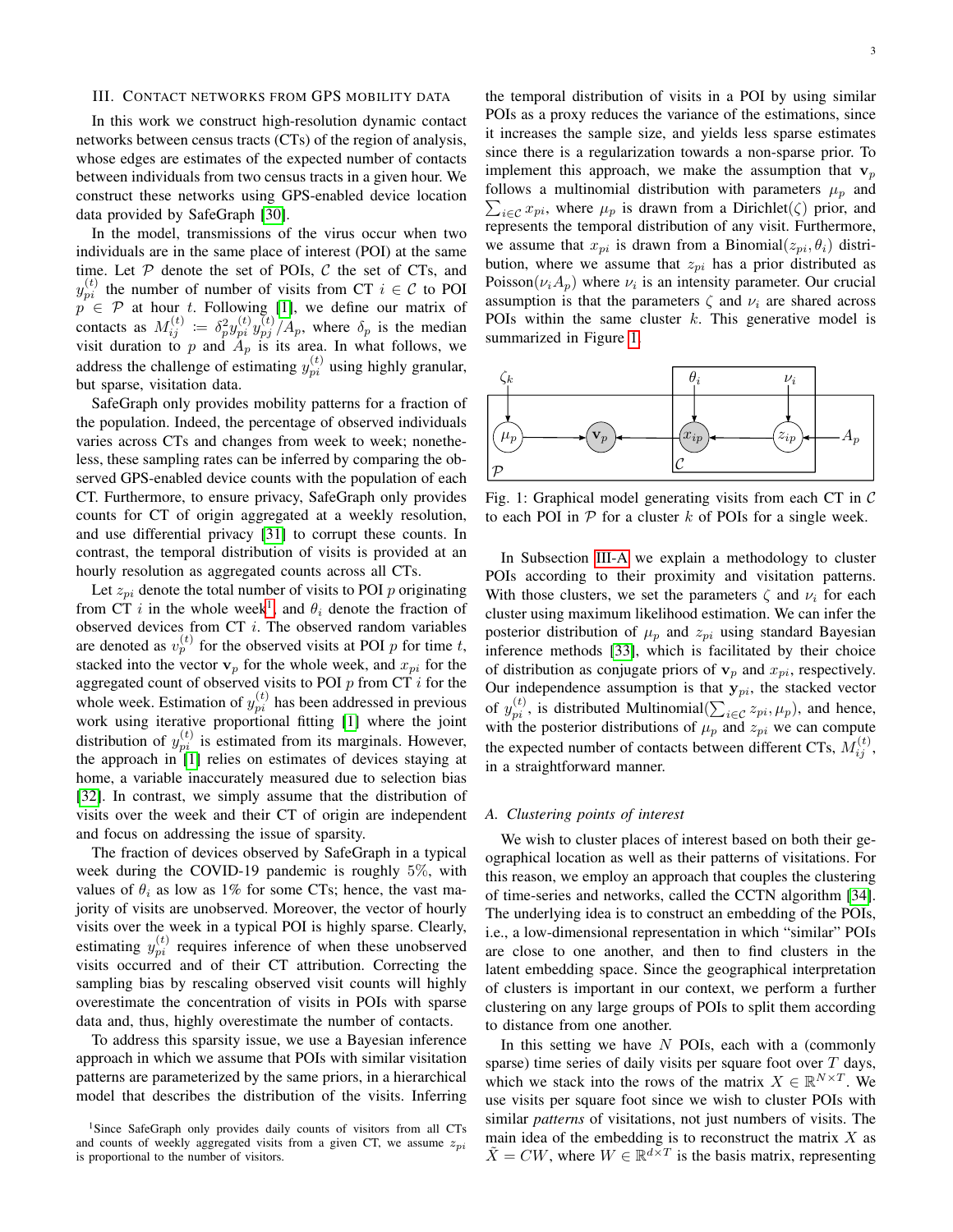d time series patterns learned from data, and  $C \in \mathbb{R}^{N \times d}$  is the embedding matrix which reconstructs the original time series of visits for each POI using weighted combinations of the d basis patterns in  $W$ . To incorporate the geographical locations of the POIs, we build a network wherein nodes represent POIs and edge weights are inversely proportional to geographical distance (dropping to zero, i.e., no edge, after a fixed distance). Then, the embedding is regularized for smoothness across the network: we ensure nodes' embeddings are not dramatically different than their network neighbors' embeddings. Hence, the embedding matrix  $C$  and basis patterns  $W$  are found by solving the problem

$$
\underset{C,W}{\arg\min} \left\| X - \tilde{X} \right\|_F^2 + \lambda \cdot \text{tr}(C^{\mathsf{T}}LC),\tag{1}
$$

where L denotes the graph Laplacian matrix, and  $\lambda$  is the parameter which controls the strength of the network regularization. In order to solve this problem, the CCTN algorithm performs an alternating process, fixing  $C$  and solving a quadratic problem for  $W$ , then fixing  $W$  and solving a mixed-integer program to find C. For full implementation details, see [\[34\]](#page-5-25). We then perform k-means clustering in the  $d$ -dimensional embedding space described by  $C$  in order to cluster the POIs. This primary clustering focuses on grouping POIs with similar visitation patterns and regularizes for local smoothness in the network, but it does not necessarily disincentivize POIs which are geographically distant from being clustered together. Thus, in any clusters with many POIs, we perform a further k-means clustering using the geographical location of the POIs to split these larger clusters based solely on distance. The final result of this approach is clusters of POIs that are geographically close, and exhibit similar visitation patterns (in terms of daily visits per square foot) to those within their group.

#### IV. SYSTEM IDENTIFICATION AND INFERENCE

Our system identification method, AutoEKF, is a scalable implementation of the extended Kalman filter that uses automatic differentiation and massive parallelization to find the maximum likelihood estimate of the unknown parameters. The EKF Bayesian update equations are exceedingly simple and allow for recursive computation of the gradient of the data log-likelihood (the score function), also known as *sensitivity derivatives* [\[19\]](#page-5-9). Indeed, in a nonlinear system given by

$$
\mathbf{x}_t = f_{\theta}(\mathbf{x}_{t-1}) + \mathbf{v}_t, \quad \mathbf{v}_t \sim \mathcal{N}(\mathbf{0}, \mathbf{Q}_t),
$$
  

$$
\mathbf{y}_t = g_{\theta}(\mathbf{x}_t) + \mathbf{w}_t, \quad \mathbf{w}_t \sim \mathcal{N}(\mathbf{0}, \mathbf{R}_t),
$$

with latent states  $x_t$  and observations  $y_t$ , applying the EKF yields the following expression for the data log-likelihood

$$
\log p_{\theta}(\mathbf{y}_{1:T}) = \sum_{t=2}^{T} \log \mathcal{N}\left(\mathbf{y}_t; \mathbf{J}_g \hat{\mathbf{x}}_{t|t-1}, \mathbf{J}_g \hat{\mathbf{P}}_{t|t-1} \mathbf{J}_g^{\mathsf{T}}\right),\,
$$

where  $J_g$  is the Jacobian of g, and  $\hat{x}_{t|t-1}$  and  $\hat{P}_{t|t-1}$  are the estimates of the mean and covariance of  $x_t$ , which are updated recursively. Thus, the score function can be obtain by recursively computing  $\nabla_{\theta} \hat{\mathbf{x}}_{t|t-1}$  and  $\nabla_{\theta} \hat{\mathbf{P}}_{t|t-1}$ .

The EKF has traditionally been regarded as intractable for high-dimensional models due to the cost of maintaining

and operating on the matrix  $\hat{\mathbf{P}}_{t|t-1}$  and, thus, particle dataassimilation methods are often preferred (see [\[15\]](#page-5-6)–[\[17\]](#page-5-7), [\[20\]](#page-5-10), [\[21\]](#page-5-11) for examples in epidemic models). However, algorithms for parameter estimation with particle filters often rely on approximations of the score function [\[35\]](#page-5-26) and can be sensitive to hyperparameters, which causes issues for their convergence to local optima in practice [\[22\]](#page-5-12). In contrast, we propose a tractable implementation of the EKF that efficiently computes the score function to obtain the maximum likelihood estimate with off-the-shelf machine learning tools.

The efficiency of AutoEKF is achieved by means of automatic differentiation and massive parallelization of linear algebra routines, resulting in cheap evaluations of the score function when running on a GPU. We remark that this technique is also accessible, since machine learning libraries can differentiate and parallelize basic implementations of the EKF.

# V. SIMULATION CASE STUDY: PHILADELPHIA

In order to validate our approach we calibrate a metapopulation model using AutoEKF on data from the city of Philadelphia. We construct a network representing contacts between 376 census tracts and fit to incidence and death data at the county level for the period from July 20th, 2020 to October 18th, 2020 obtained from the New York Times repository. This involves identifying the model parameters  $(\beta, \kappa, \gamma, \rho)$  as well as initial conditions for each of the 1, 128 latent states corresponding to the compartments  $S_i^{(0)}, E_i^{(0)}$  and  $I_i^{(0)}$  for each CT  $i^2$  $i^2$ . All experiments were run on an Amazon P3 server instance with a Tesla V100 GPU and 61GB of RAM.

## <span id="page-3-1"></span>*A. Construction of Networks*

We cluster 17,803 POIs for the city of Philadelphia as described in Section [III-A](#page-2-3) to form 800 clusters of POIs with similar visitation patterns. These clusters were constructed using the time series of visits ranging from May 1st, 2020 to July 20th, 2020, the period preceding our experiments. We used these clusters to perform maximum likelihood estimation and posterior inference according to the data generation model discussed in Section [III.](#page-2-0) We evaluate the quality of these networks by comparing with two simple benchmarks: networks constructed with no clustering (where each POI is its own cluster), and networks constructed with clustering by census tract membership of the POIs.

For each of these clustering methods, we estimated the posterior distribution of visits and contacts taking place in each POI using Bayesian inference on the model described in Figure [1.](#page-2-2) We used maximum likelihood estimation to produce the priors  $\zeta_k$  and  $\{v_{ik}\}_{i\in\mathcal{C}}$  for each cluster k. In Figure [2](#page-4-5) we compare the inferred number of expected contacts, aggregated by day, of the networks generated with each of these clustering choices. The choice of clustering has a sizeable impact on the resulting contact networks. Figure [2](#page-4-5) a, shows that the estimate for the unobserved visitors to a POI from a given CT tends to be overestimated if only information from that

<span id="page-3-0"></span><sup>&</sup>lt;sup>2</sup>The initial conditions for compartments R and D are not learned as they have no effect on the evolution of the system.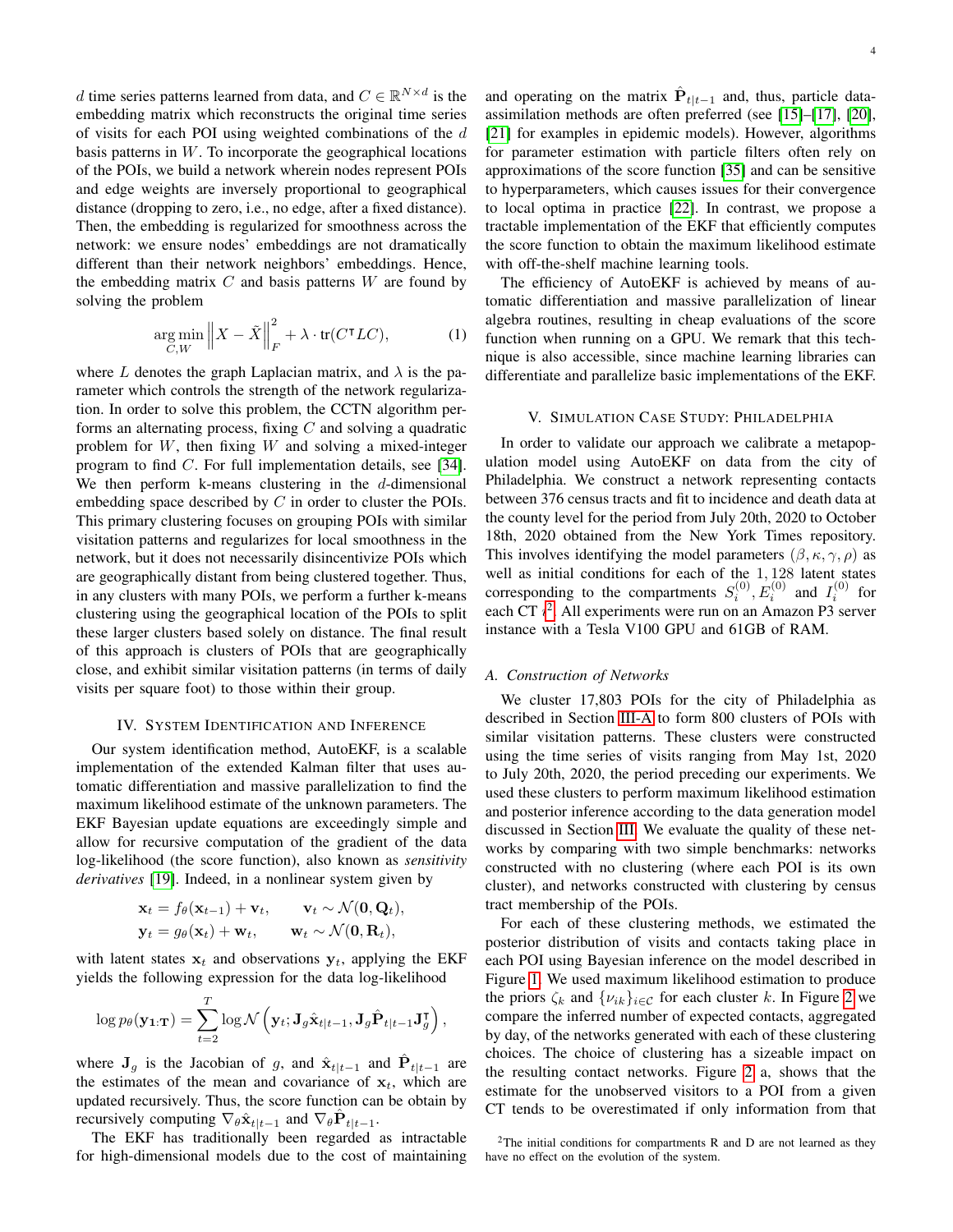POI is used. This is a consequence of the "shrinking" towards the prior coming from the Bayesian inference if the POIs are grouped into clusters. This effect is larger when the cluster of a given POI contains many other POIs without visitors from the same CTs, as is the case with the uninformative clustering by CT membership. Figure [2](#page-4-5) shows that these differences in scale are further accentuated when estimating the number of contacts (notice the log-scale). This is a consequence of the concentrated estimate of visits distribution for a given POI, which results from the sparsity of the data in a single POI.

<span id="page-4-5"></span>

Fig. 2: Choice of POI clustering has a sizeable impact on the contact networks. a, the estimate for the unobserved visitors to a POI from a given CT is overestimated when using sparse data and underestimated when using uninformative priors. b, These differences in scale increase for the number of contacts since the inferred distributions of visits are highly concentrated.

## *B. Parameter estimation*

We validate the efficacy of AutoEKF by calibrating the model described in Section [II-B](#page-1-0) using our estimated contact networks against county-level incidence and death data from July 20th through October 18th, 2020. Due to the known inconsistencies and delays in reporting, we use the rolling 7 day average of case incidence and deaths and lag the data by  $T_d$  days. A parameter tuned by cross-validation.

Specifically, our model was trained by optimizing the gradient of the data log-likelihood using the Adam optimizer [\[36\]](#page-5-27). The gradient of the data log-likelihood was computed using automatic differentiation on a simple implementation of the EKF and compiled for optimization in a GPU. All of our code is written in Python3 using Numpy and JAX [\[37\]](#page-5-28), a library that supports automatic differentiation of native Python and NumPy functions, as well as a high-performance compiler of linear algebra routines, which allows for massively parallel implementations of pure Numpy and Python programs. To counter the possible multimodality of the likelihood function, we used 50 different restarts for our gradient-descent optimizer and the initial values for the unknown parameters were sampled from a wide range of plausible values using Latin hypercube sampling, and the best model was selected based on performance on a test set. The trained model was validated by measuring the likelihood of its forecast on heldout set consisting of the period between October 18th, 2020 and November 18th, 2020. The training fit using AutoEKF and

out-of-sample forecast are presented in Figure [3.](#page-5-29) These figures illustrate that our model is able to accurately fit observed case and death data for the city of Philadelphia in the training period and produce highly accurate forecasts. We remark that, when forecasting with our model out-of-sample, we use mobility data from the test period as input. Thus, we are evaluating the performance of the model conditional on having mobility data as input, in a time period not used for calibration.

We investigate the robustness of these results by training models using the benchmark networks discussed in Section [V-A.](#page-3-1) The results are summarized in Table [I.](#page-4-6) We observe a significant improvement when using Bayesian inference to impute missing visits compared to the "no-clustering" benchmark, and further improvement when clustering POIs according to visitation patterns as opposed to simple census tract membership. This demonstrates that the input mobility data as well as the methodology for estimating contact networks can have a major impact in the performance of meta-population models and their calibration.

<span id="page-4-6"></span>

| Method | Log-<br>likelihood<br>EKF(IS) | Log-likelihood<br>forecast (OOS) | Cases<br><b>RMSE</b><br>(OOS) | Deaths<br><b>RMSE</b><br>(OOS) |
|--------|-------------------------------|----------------------------------|-------------------------------|--------------------------------|
| None   | $-660.17$                     | $-2864.52$                       | 387.08                        | 3.0                            |
| CТ     | $-674.07$                     | $-1921.06$                       | 331.10                        | 4.3                            |
| PV     | -654.07                       | -560.05                          | 182.93                        | 5.0                            |

TABLE I: Model fit in-sample (IS) and out-of-sample (OOS) for different choices of POI clustering methods corresponding to no clustering (None), clustering by census tract (CT), and clustering by proximity and visitation patterns (PV).

## VI. CONCLUSION

We study the problem of calibrating a high-dimensional mechanistic epidemic model for inference and forecasting of COVID-19 using fine-grained human mobility data. Using tools from Bayesian inference, we construct hourly contact networks capturing the interaction of individuals and the rapidly changing mobility dynamics during the pandemic. We present our data-assimilation approach for estimating the parameters of the model, AutoEKF, and we demonstrate its effectiveness by calibrating a model for the city of Philadelphia that accurately fits the observed cases and deaths both insample and out-of-sample.

#### **REFERENCES**

- <span id="page-4-0"></span>[1] S. Chang, E. Pierson, P. W. Koh, J. Gerardin, B. Redbird, D. Grusky, and J. Leskovec, "Mobility network models of COVID-19 explain inequities and inform reopening," *Nature*, vol. 589, no. 7840, pp. 82–87, 2021.
- <span id="page-4-1"></span>[2] P. Bajardi, C. Poletto, J. J. Ramasco, M. Tizzoni, V. Colizza, and A. Vespignani, "Human mobility networks, travel restrictions, and the global spread of 2009 H1N1 pandemic," *PloS one*, vol. 6, no. 1, 2011.
- <span id="page-4-2"></span>[3] V. M. Preciado, M. Zargham, C. Enyioha, A. Jadbabaie, and G. J. Pappas, "Optimal resource allocation for network protection against spreading processes," *IEEE Transactions on Control of Network Systems*, vol. 1, no. 1, pp. 99–108, 2014.
- <span id="page-4-3"></span>[4] D. J. Watts, R. Muhamad, D. C. Medina, and P. S. Dodds, "Multiscale, resurgent epidemics in a hierarchical metapopulation model," *Proceedings of the National Academy of Sciences*, vol. 102, no. 32, 2005.
- <span id="page-4-4"></span>[5] A. Rodriguez, A. Tabassum, J. Cui, J. Xie, J. Ho, P. Agarwal, B. Adhikari, and B. A. Prakash, "DeepCOVID: An operational deep learningdriven framework for explainable real-time COVID-19 forecasting," *medRxiv*, 2020.